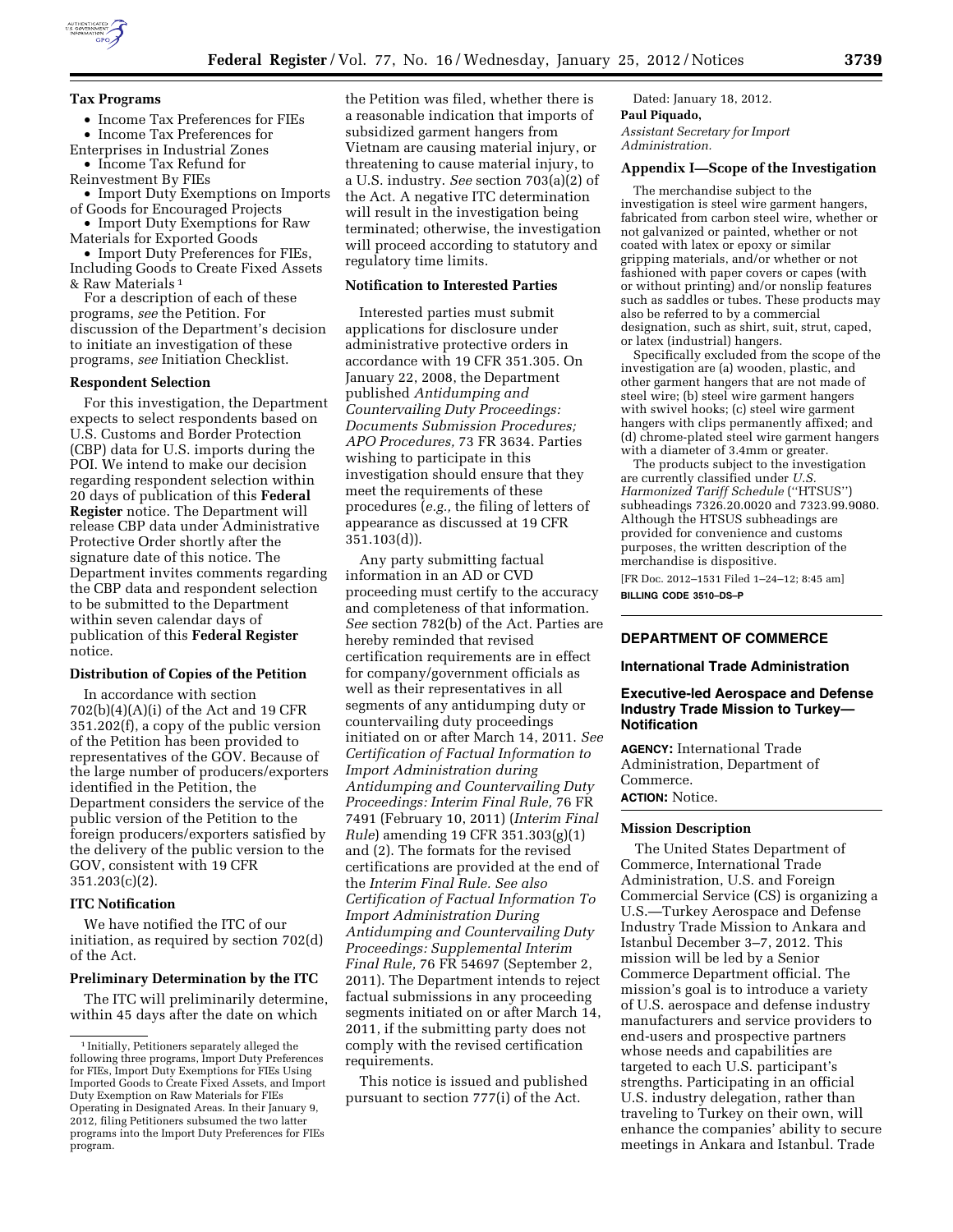mission participants will have the opportunity to interact extensively with CS Turkey officers and specialists as well as State Department and U.S. Office of Defense Cooperation personnel to discuss industry developments, opportunities, and sales strategies.

During the mission, U.S. delegation members will learn about policies and opportunities in Turkey's aerospace and defense industry. Most industry manufacturers and component suppliers, distributors and agents are based in Ankara or Istanbul, offering the opportunity for good matchmaking and networking. In addition to government briefings, matchmaking and networking opportunities, the trade mission will include three site visits to company facilities and production centers in both Ankara and Istanbul.

#### **Commercial Setting**

Turkey is at the crossroads of Europe, between the Middle East and Asia and an emerging aerospace and defense hub for markets in Europe, the Caucasus, and the Middle East and North Africa (MENA). With a population of over 70 million people, it has the world's sixth largest army with 720,000 soldiers. This is the second largest army in NATO after the United States. The Turkish Air Force (TAF) is the world's third largest operator of the F–16, following the United States and Israel.

Turkey's defense industry is financed primarily by the national budget and Defense Industry Support Fund, and partially by military loans. In Fiscal Year 2011 over \$11 billion was allocated to the Ministry of Defense (MOD) spending, 47.5 percent of which was allocated to procurement of goods and services. There is an emphasis on R&D capabilities and the advancement of the national industrial capability. Joint production and technological cooperation are preferred to foreign military sales (FMS) and off the shelf procurements.

The Turkish market is particularly promising for U.S. suppliers seeking joint-venture opportunities. There are increased opportunities for U.S. smalland medium-sized enterprises within a Turkish partnership framework to enable the modernization of the Turkish Armed Forces. Within the next 25 years, a large portion of the Turkish Armed Forces 'combat weapons and equipment will need to be replaced or modernized.

A focal point of the trade mission will be the Turkish Armed Forces Foundation (TuAFF). Created after the 1974 US embargo over the Cyprus issue, the TuAFF enables a defense base for Turkey that creates indigenous or partnered projects, ensuring an

independence from a U.S.-only defense environment. It is critical therefore to work with Turkish partners and with the TuAFF where U.S. projects are concerned. The Commercial Service and the Office of Defense Cooperation can assist with appropriate commercial access to assist U.S. companies participating in this partnering endeavor.

The TuAFF is managed by a Board of Trustees consisting of the Minister of National Defense, the Deputy Chief of the General Staff, the Undersecretary of the Ministry of National Defense and the Minister of National Defense Undersecretary of Defense Industry.

Opportunities with the major TuAFF affiliates and subsidiaries will be a primary point of interest for mission participants. The major TuAFF affiliates and subsidiaries are:

• ASELSAN: Communication and information technologies, radars, electronic warfare and intelligence systems and defense systems technologies

• Turkish Aerospace Industries (TAI): Aero structures and space, integrated helicopter systems, integrated aircraft systems, training and consultancy

• HAVELSAN: Software and systems related to C4ISR, naval combat systems, air defense systems, management information systems, simulation and training systems, homeland security systems and energy management systems

• ROKETSAN: Rocket and missile technologies—structural, thermal, mechanical design; internal ballistics; guidance-control, weapon systems, aerodynamic, composite structures, propellant systems and warhead technologies

• ISBIR: Alternators, frequency convertors, gensets

• ASPILSAN: battery pack and Ni-Cd aircraft batteries

• Tusas Engine Industries (TEI): Parts and module production, engine assembly and test maintenance, repair and overhaul services, engine design and product development

• DITAS: Ship owner/ship management, brokering/chartering, ship and tugboat management, vetting and ship vetting

• MIKES: Electronic warfare, radar warning receivers, electronic counter measure systems, chaff flare dispensing systems, electronic support measures, software solutions, avionics

TuAFF organizes the biannual International Defense Industry Fair (IDEF) in Istanbul. IDEF is certified by the U.S. Department of Commerce as a platform vehicle for U.S. firms to enter and expand sales in the Turkish defense market. As the premier defense exhibition for Turkey and the region, in 2011 IDEF hosted 575 exhibitors from 44 countries and over 40,000 visitors. The U.S. Department of Commerce, Commercial Service, supported 21 U.S. participants and the U.S. Pavilion at IDEF 2011.

# **Civil Aviation**

Turkey, a large country with a growing economy, is the size of Texas and is strategically located three hours by plane to 1.5 billion people and \$23 trillion of GDP as it is surrounded by developed (Europe) and emerging (Russia, Caucasus and MENA. As a result of Turkey's growing economy and population, Turks have come to rely on domestic and international air service increasingly over the past years. International and domestic passenger numbers in 2009 in Turkey totaled 85 million. An important growth factor for the Turkish aviation industry is the growth of the overall economyexpected at 7–8 percent for 2010. This economic growth has given Turks more money to travel. Turkey's per capita gross national income more than tripled between 2002 and 2009, to \$8,730, according to World Bank figures. DHMI, the State Airport Authority is under the umbrella of the Ministry of Transportation. DHMI is responsible and has the final authority for licensing, tendering, building and operating of airports, air traffic management and control, airport management, ground services, airlines and air safety. Presently, there are 44 commercial airports in operation in Turkey. With a work force of more than 7,500 employees, DHMI is the largest Turkish procurement authority with respect to air traffic control (ATC) equipment, navigation aids, airside airport infrastructure, and airport security systems.

DHMI expects to procure safety and security equipment, ground control equipment, perimeter security, communications, runway and landing lighting as well as automated landing systems. Specifically mentioned are bomb detection equipment by nuclear and chemical detection equipment, xray machine upgrades, next generation door detectors, fingerprint access to restricted areas and airport perimeter security.

Turkey's aerospace industry has experienced rapid growth over the past decade. In 2010, Turkey's aerospace import market size was \$4.2 billion, a compound annual growth rate of 12.5 percent since 2000. In 2010, Turkey's aerospace imports from the U.S. were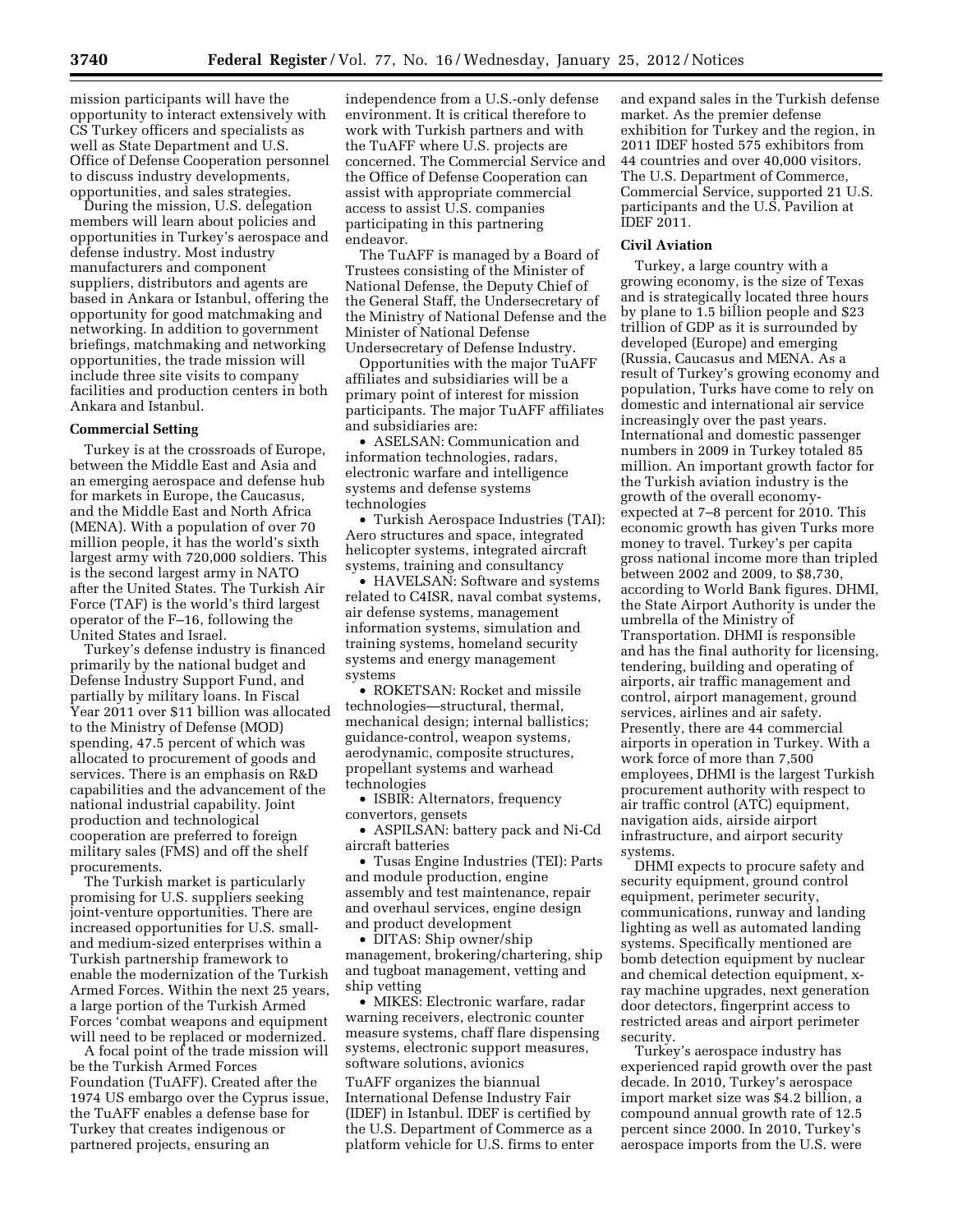\$2.7 billion (64 percent of the market). U.S. aerospace companies have a strong presence in Turkey that is expected to continue.

Turkey's strategic location ensures unrivaled advantages in airline, maintenance, repair and overhaul (MRO), cargo and air taxi services in the region. With the addition of Ordu and Mersin airports, the number of civil airports in Turkey grew to 46 in 2010. Istanbul is considering adding a 3rd international airport. In 2009, 19 airlines (including 3 cargo airlines) and 61 air taxi operation companies were active (more recent data is not available). The increase of regional airlines will ensure further growth in the industry. A good example of this growth is that in 2002, Turkish Airlines (then a monopoly) flew to 25 locations from two hubs, total annual domestic passenger traffic of approximately 8.7 million. Today, over 16 passenger airlines carry 41 million domestic passengers and 44 million international passengers from 7 hubs. These figures show the diversification and growth of the civil aviation market. This rapid growth presents immediate and longterm opportunities for U.S. firms.

Since 2002, there has been a 372 percent increase in domestic passenger traffic, a 77 percent increase in international passenger traffic and a 153 percent increase in total (domestic & international) passenger traffic. There are a total of 329 private airline

companies operating in the Turkish aerospace industry, 17 of which are Turkish. These companies are creating demand for aircraft parts (new and used) as well as safety equipment, training and management. An example of airline growth in Turkey is Turkish Airlines. Turkish Airlines has grown 15–20 percent on average over the past 10 years. Currently Turkish Airlines is the 4th largest airline in Europe with 142 aircraft (including 64 new aircraft orders), 159 destinations (38 domestic and + 121 international) and was named the Best Airline in Europe at the 2011 Paris Air Show World Airline Awards.

#### **Mission Goals**

The goal of the U.S.–Turkey Aerospace and Defense Industry Trade Mission is to (1) introduce U.S. companies to Turkish business partners and industry representatives; and (2) introduce U.S. companies to Turkish government officials to learn about various U.S.-Turkish and Turkish aerospace and defense program opportunities.

## **Mission Scenario**

The trade mission will visit Ankara and Istanbul, Turkey, December 3–7, 2012.

Trade mission members will meet with officials from the Ministry of Defense (UnderSecretary of Defense Industries/SSM), DHMI, and Turkish Armed Forces Foundation, and will take part in business matchmaking

appointments with private-sector entities. In addition, participants will attend an Embassy briefing and networking events with U.S. and Turkish government officials and various Turkish companies, participate in at least three site visits and multiple one-on-one business matchmaking appointments.

Matchmaking efforts will involve relevant networking groups such as: the Defense Industry Manufacturers Association (SASAD), Turkey's primary association for producers of defense systems and equipment, and the two American Chambers of Commerce in Turkey. U.S. participants will be counseled before and after the mission by U.S. Export Assistance Center trade specialists, primarily by members of the Aerospace and Defense Technology Team. Participation in the mission will include the following:

• Pre-travel briefings/webinar on subjects ranging from business practices in Turkey to security;

• Pre-scheduled meetings with potential partners, distributors, end users, and local industry contacts in Ankara;

• Transportation to/from the hotel to meetings for the duration of the mission;

• Meetings with key U.S. and Turkish government officials; and

• Participation in industry networking receptions.

### **Proposed Timetable**

| • Trade Mission Participants Arrive in Ankara.                                             |
|--------------------------------------------------------------------------------------------|
| • Dinner with CS/ODC/PMA Staff.                                                            |
| • Welcome briefing by U.S. Embassy country team.                                           |
| • Presentations by selected trade mission participants to UnderSecretary of Defense Indus- |
| tries (SSM) Murad Bayar (TBC).                                                             |
| • Lunch hosted by SASAD, Association of Turkish Defense Industry Companies (TBC).          |
| • One-on-One business matchmaking appointments.                                            |
| • Networking Reception with members of Ankara Business Community at Ambassador's           |
| Residence (TBC).                                                                           |
| • One-on-one matchmaking appointments.                                                     |
| • Lunch and Site visit at Turkish Aerospace Industries (TAI) (TBC).                        |
| • Fly to Istanbul.                                                                         |
| • One-on-one business matchmaking appointments.                                            |
| • Lunch hosted by American Business Forum in Turkey (TBC).                                 |
| • Site visit (Turkish Technic MRO with Aerospace companies/Istanbul ship ards for De-      |
| fense companies) (TBC).                                                                    |
| • Late afternoon/evening networking event hosted by TABA (TBC).                            |
| • Trade Mission Participants Depart.                                                       |

### **Participation Requirements**

All parties interested in participating in the Executive-led U.S.–Turkey Aerospace/Defense Industry Trade Mission must complete and submit an application for consideration by the Department of Commerce. All applicants will be evaluated on their ability to meet certain conditions and best satisfy the selection criteria as

outlined below. Recruitment for the mission is open on a rolling basis starting January 16, 2012 and will be open until we have reached our limit of 15–20 qualified U.S. companies.

#### *Fees and Expenses*

After a company has been selected to participate on the mission, a payment to the Department of Commerce in the

form of a participation fee is required. The participation fee will be \$4,850.00 for large firms and \$3,435.00 for a small or medium-sized enterprise (SME),\*

<sup>\*</sup>An SME is defined as a firm with 500 or fewer employees or that otherwise qualifies as a small business under SBA regulations (see *[http://](http://www.sba.gov/services/contractingopportunities/sizestandardstopics/index.html)  [www.sba.gov/services/contracting opportunities/](http://www.sba.gov/services/contractingopportunities/sizestandardstopics/index.html)  [sizestandardstopics/index.html](http://www.sba.gov/services/contractingopportunities/sizestandardstopics/index.html)*). Parent companies, Continued